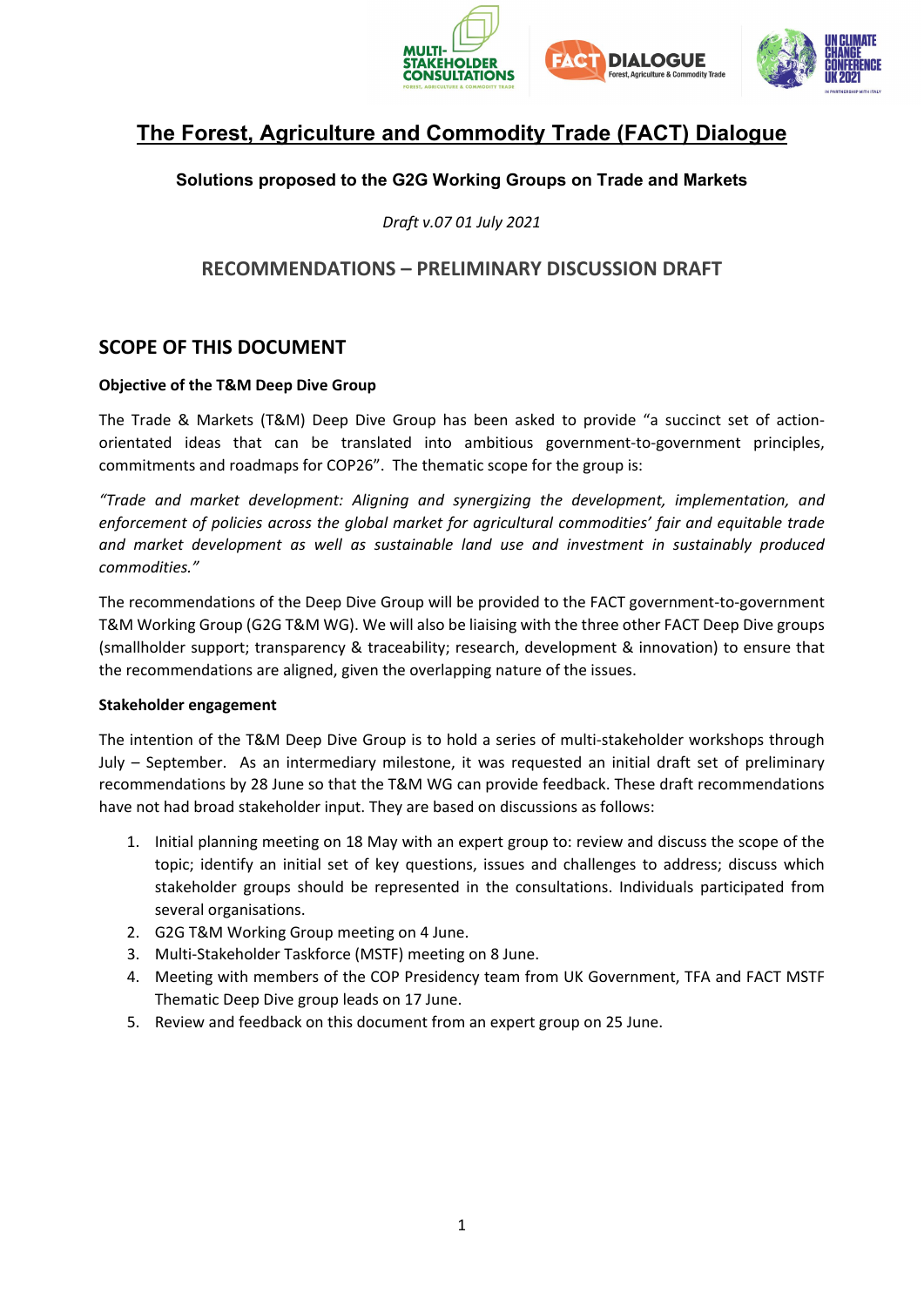





# **DRAFT RECOMMENDATIONS**

We have identified the following key areas to propose for recommendations for commitments & action:

# **1. Strengthening collaboration for policy reform**

### *The challenge*

The environmental and social challenges relating to forests, agriculture and commodity trade are well known, as are the potential solutions. The fact that these challenges persist is not for a lack of knowing what needs to be done. Rather, they persist primarily because of the practical, political and economic difficulties of taking these actions.

We believe the key to unlocking greater effectiveness in addressing these challenges will come through investing more time and attention in the *how* of change, not just the *what*. The political, economic, financial, social and environmental challenges of forests, agriculture and commodity trade are inter-connected and touch many policy areas, domestically and internationally. Currently many issues are addressed in separate silos and the inter-connections and inter-relationships are often not recognized or integrated into policy. As a result, initiatives in different policy areas can end up working against each other. Effective collaboration processes can help:

- Increase policy harmonization both domestically and internationally between different areas of policy that impact on food and agricultural production and forests (e.g. agriculture, environment, health, finance, trade, infrastructure, regional economic development), including the development of common standards, criteria and approaches to align and strengthen incentives across these different policy areas
- Develop inter-governmental, bilateral and multilateral partnerships
- Support technology transfer and research & development
- Mobilize public and private finance
- Develop public private partnerships
- Facilitate learning and knowledge sharing

More effective collaboration is needed domestically (at the national and subnational level) as well as internationally, given that typically the majority of agricultural output is consumed within the country where it is produced.

#### *Recommendation*

Our recommendation is for governments to commit to **a permanent, on-going focused dialogue and collaboration process** to agree on **specific commitments and roadmaps for action** and to facilitate collaboration and the development of **bilateral and multilateral inter-governmental partnerships**, to achieve the commitments, which once agreed are only the beginning of the challenge to implement all the support required for their achievement. We are cognizant that the policy issues to be negotiated and committed to are extremely complex so by COP 26 it is unlikely specific policy reform commitments will be made but broader areas of commitment which commit governments to an ongoing process to go deeper and advance to committing to specific policy measures essential to the purpose of this WG.

So in essence we are proposing a two stage dialogue and collaboration process based on the initial broad agreements and commitments coming out of Cop 26: 1. Broad inter-governmental dialogue to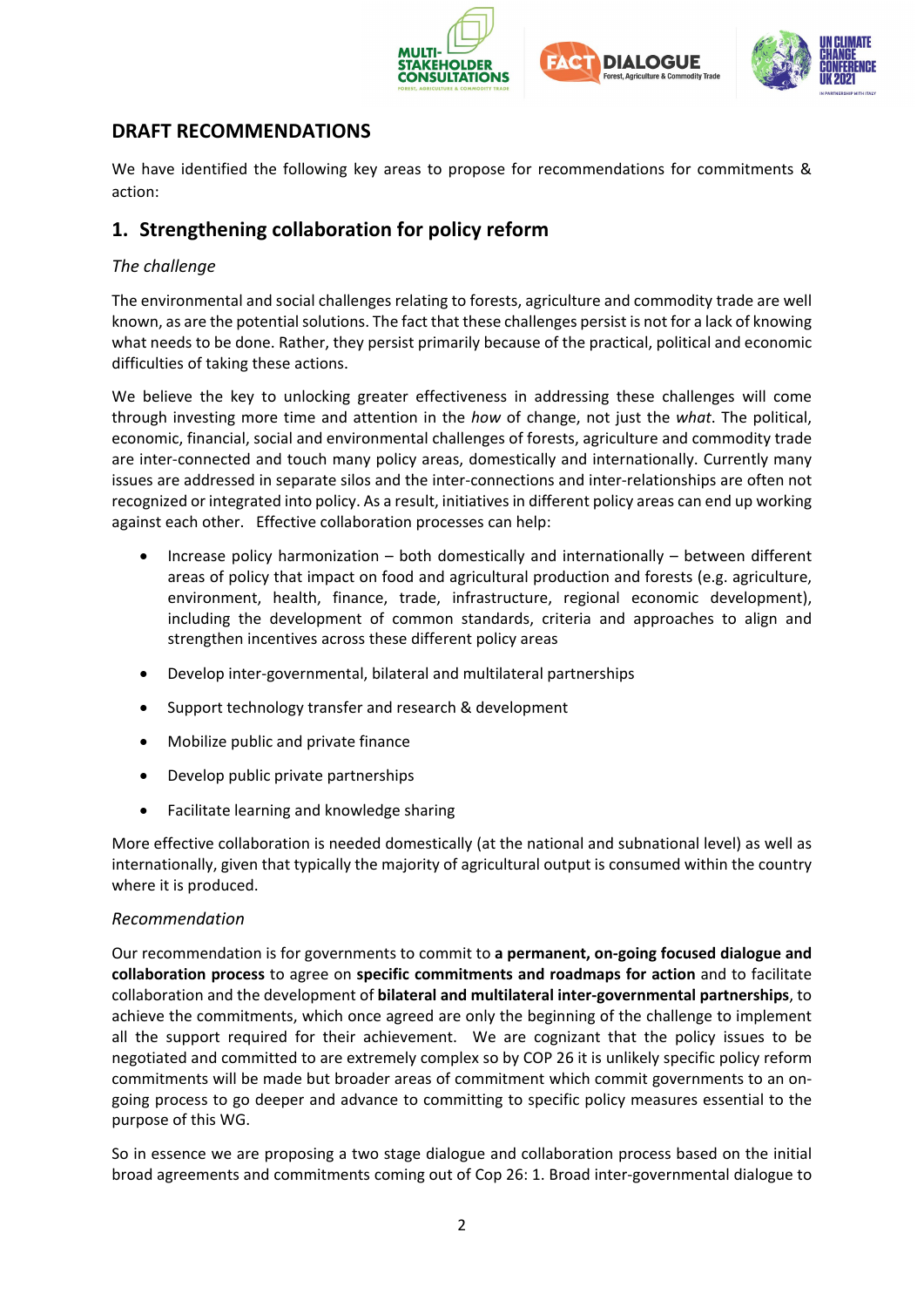





agree specific commitments on trade and market policies, and 2. Focused dialogues around each set of commitments to identify and agree how to achieve and report on.

In addition, we recommend that governments also commit to **strengthen collaboration** within their own countries on issues relating to forests, agriculture and commodity trade (1) **between different ministerial portfolios** (2) **between the different levels of national and sub-national government** (2) **between public, private and civil society organisations** (3) **between companies** within specific agricultural sectors facing common issues. This can be through national dialogue platforms which then also connect with the global dialogues.

The creation of a robust inter-governmental collaboration process on the inter-connected issues of forests, agricultural and commodity trade would be a major step forward in the global imperative to address these issues. Given the political challenges of multilateral alignment across the many policy areas that are relevant to this agenda we recommend the following:

- The process should aim to be inclusive, acknowledging that the social, environmental and economic issues relating to forests, agriculture and commodity trade: are of global significance; are **complex and inter-connected**; cannot be solved by individual countries acting on their own; **require collective action and collaborative solutions**.
- Governments acknowledge that action is needed to: **harmonise, align and strengthen policies** at both the international and national levels; **increase data availability and transparency**; **invest in research, development and innovation**; **align and strengthen public incentives**; **mobilise private finance**.
- By COP26, governments agree to **create national level roadmaps with specific policy commitments and targets**, aligned with the NDCs (Nationally Determined Contributions) and integrated into NAPs (National Action Plans) in line with the Paris Agreement.
- The collaboration process will allow for **a multi-speed approach** and countries will be encouraged to create **multilateral coalitions and bilateral partnerships** to advance the agenda as quickly as possible.
- Recognizing the inter-connected nature of the issues we need to address, the dialogue processes (at international, national and subnational levels) should integrate **collaborative, multi-stakeholder approaches** to ensure that solutions designed take account of the wider systemic factors and have the buy-in of key the stakeholders whose support will be required for effective implementation. The process should make use of the latest collaboration methodologies drawing from **systems thinking approaches** to ensure high quality and effective dialogues, paying particular attention to building trust, finding alignment & common interests, acknowledging and working with complexity, and taking shared responsibility for action.
- Accountability and reporting measures are integrated into the on-going dialogue processes.

#### *Next steps*

We recommend that governments in the FACT Dialogue aim to reach a common position on:

- The degree of specificity of commitments that can be expected by COP 26 by governments on these WG recommendations
- The nature and objectives of the on-going dialogue process post-COP26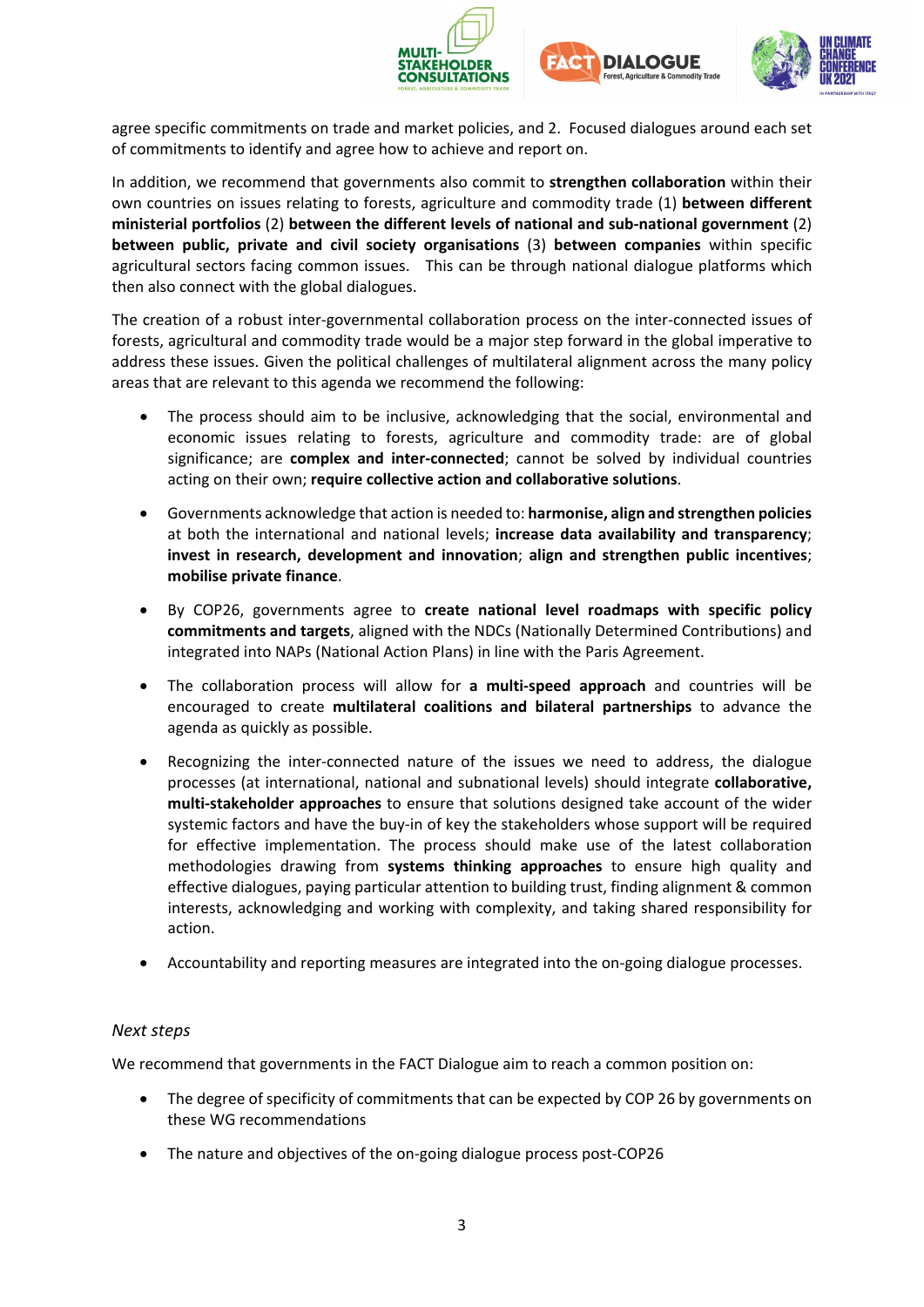





- The design of the process and principles of collaboration
- The scope of the policy areas to be addressed
- A list of specific policy reform measures and challenges to be addressed and measures to be developed through the dialogue process
- The timeline and milestones for development of the roadmaps, targets and commitment

# **2. Harmonising, aligning and strengthening policies**

### *The challenge*

Sustainable food and agricultural production & consumption and forest conservation can be impacted by many policy areas from agriculture, environment, health, finance, trade, infrastructure & economic development. Currently agricultural related policy is often developed in separate silos and the interconnections and inter-relationships are not made. Different ministries with different agendas often have conflicting policy agendas e.g. agricultural production expansion from the Ministry of Agriculture alongside forest conservation from the Ministry of Environment. As a result, there is a lack of coherence in policy making and initiatives in different policy areas can end up working against each other.

At national and international level there is need for coherence across the supply and demand dimensions of agricultural commodity markets so that all countries are working in the same direction - ensuring collective effort for maximum positive impact, lowering costs and reducing complexities to increase the global trade in commodities that have been produced sustainably, while supporting jobs and livelihoods, and protecting forests.

#### *Recommendation*

At the international level, we recommend countries commit to aligning their **international agreements** (e.g. on trade, climate, biodiversity) with shared sustainable agriculture production and consumption policy objectives. So, for example when countries commit to climate emission targets and NDCs, these are immediately embedded within national agricultural development plans.

With regard to international trade, we recommend that countries work to develop a protocol for the **minimum national standards** for both **production** and **consumption** respectively. These will be the foundation for national standards in all countries and the minimum benchmark for mutually agreed standards between countries.

At the national level, we recommend that countries commit to move towards **harmonization and strengthening of policy (at national and subnational levels)**so that important climate and biodiversity targets relating to forests, agriculture and commodity trade are integrated across different policy frameworks of key ministries and regions. This is relevant for both production and demand policy frameworks. As part of this, we recommend that countries use multi-stakeholder processes at national and sub-national levels to help align different stakeholders and different policy agendas around a common vision for agricultural production and forests, encompassing **land use planning and policy**, **land rights**, **standards for production and consumption**, and so on.

In addition to this, countries should identify key areas where existing regulations are not being adequately enforced and commit to strengthening **legal enforcement**.

A number of key policy reform measures are proposed below. As per the introduction, we expect that by COP, countries can commit to a process to review and discuss each of these measures over time as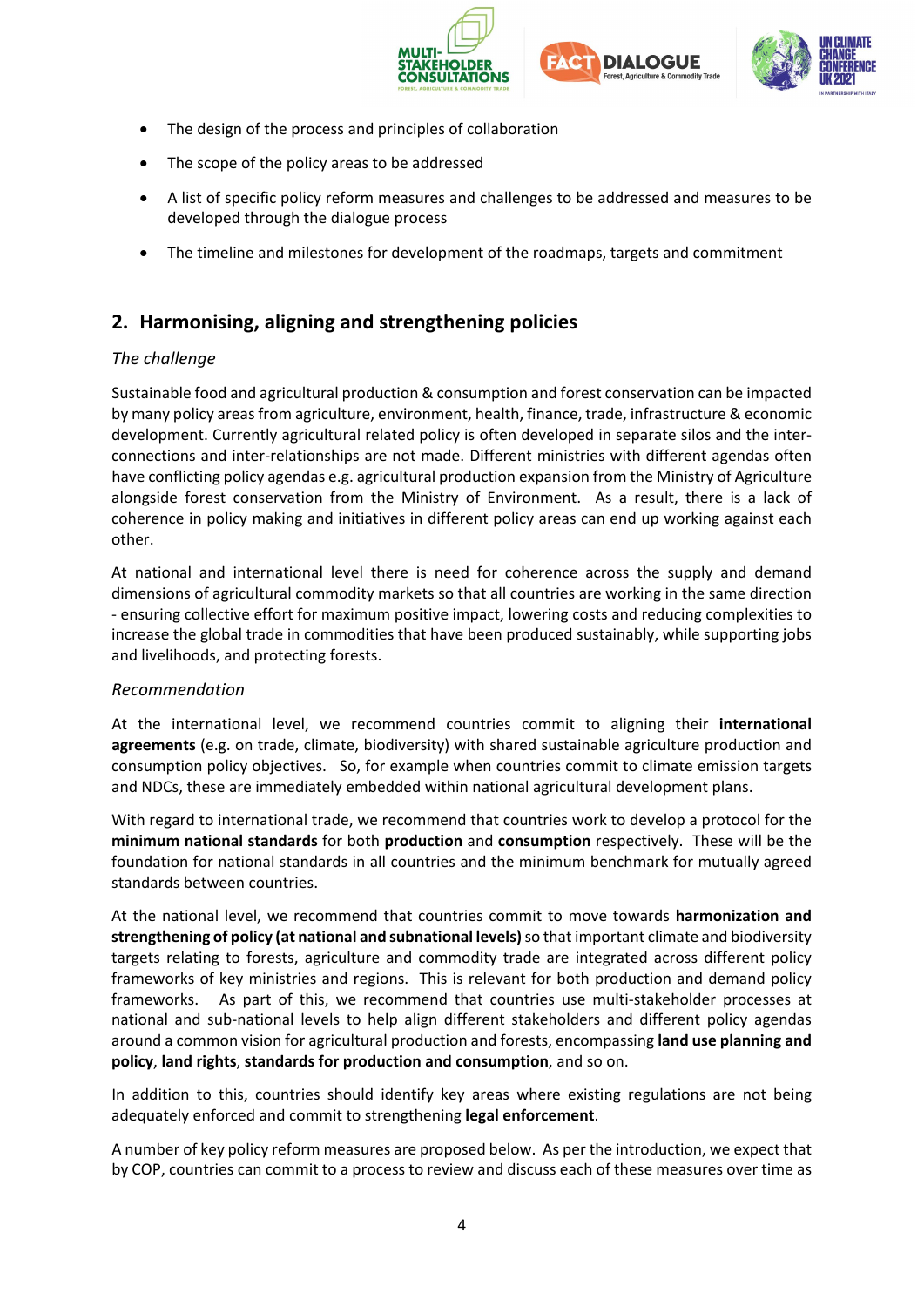





each are substantial and we don't expect commitment on them by COP, but all require to be on the table, because without them, the objectives of the WG – aligned and synergized policies across the global market for agricultural commodities' fair and equitable trade, market development, sustainable land use and investment in sustainably produced commodities – cannot be met.

### *Policy measures for consideration*

The following list identifies some of the main policy measures for consideration.

#### International policy commitments

- 1. Minimum sustainable production standards (MSPS)
	- Basic principles of sustainable production to be agreed (framed on legal land use change based on land use planning, HCV mapping etc)
	- Additional principles to be defined and agreed by commodity, drawing on existing international and national standards
	- Mechanisms for transparency, enforcement, accountability and verification of compliance with the MSPS
	- Technical support to be committed to build capacity of smallholders to comply with MSPS [link to smallholder working group]
	- Economic benefits for smallholders to comply (link to incentives commitments below)
- 2. Minimum sustainable consumption standards (MSCS)
	- Basic principles to be agreed around the sustainability of product/food consumed, including principles on food loss & waste, carbon footprint as well as production standards.
	- Specifics to be agreed by commodity beef, palm, soy, coffee, timber.
	- Mechanisms for transparency, accountability and verification of compliance with the MSPS
- 3. Trade agreements recognize and include MSPS and MSCS (e.g. consider example of US-Peru Free Trade Agreement (PTPA) that includes a legally binding environmental chapter along with Forest Annex, establishing co-responsibility between both countries to strengthen environmental – and specifically forest – governance in Peru; another example is the US Lacy Act, legislation that prohibits the import of products sourced illegally according to laws at their point of origin).
- 4. Countries explicitly plan and demonstrate how their agricultural production and consumption policies and targets are contributing to their NDC targets
- 5. Countries explicitly plan and demonstrate how their agricultural production and consumption policies and targets are contributing to their globally committed CBD Protected Area targets (20%)

#### Production policies

- 1. Existing legal frameworks for sustainable, conversion free agriculture, enforced with necessary enforcement capacity building strengthened.
- 2. Agreement made on forest conservation and land conversion targets and embedded in national regulations, agriculture production targets and land use plans.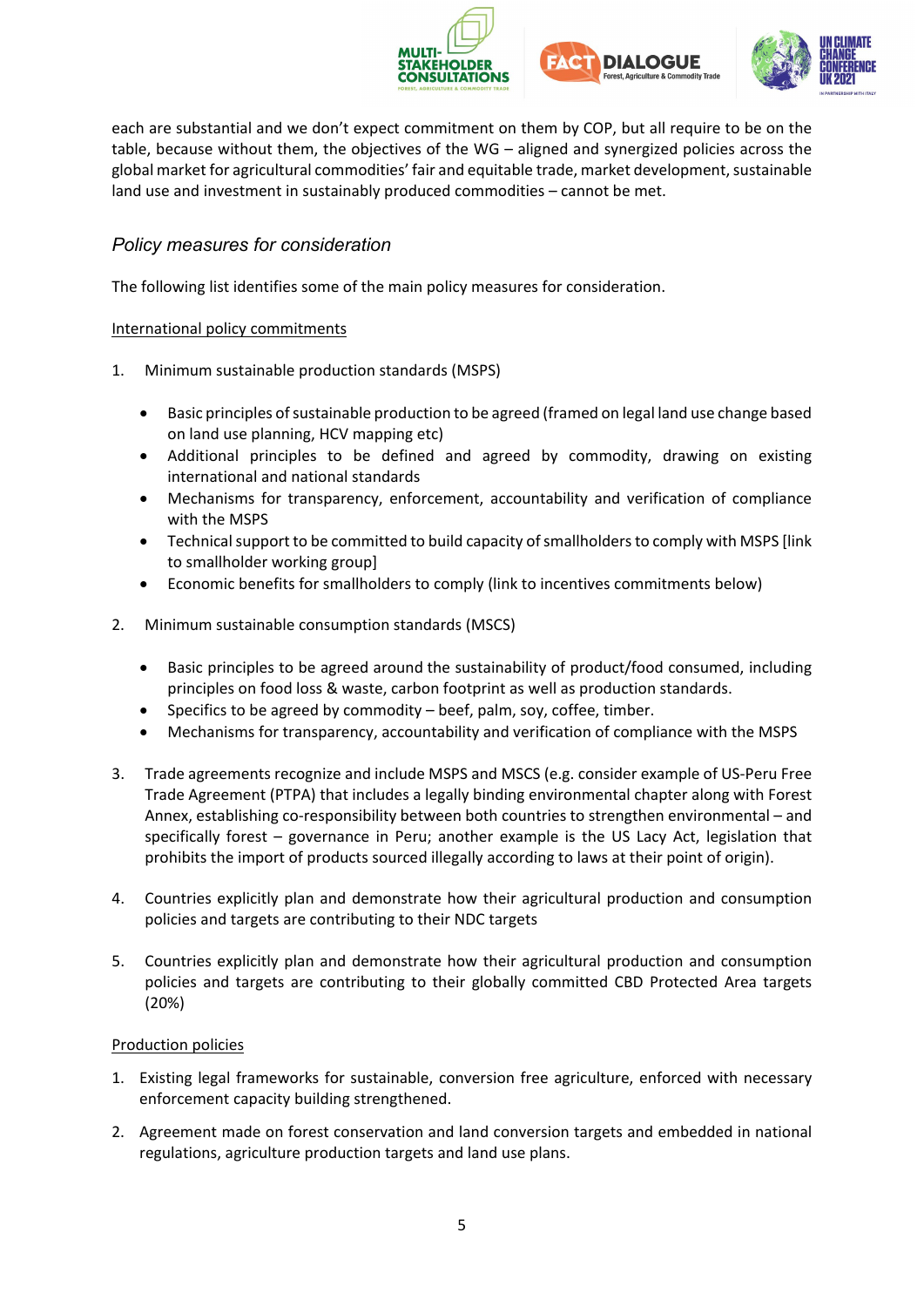





- 3. National development plans and policies evolve and re-directed from promoting extensive agricultural policy to promoting sustainable intensification.
- 4. Laws on HCV set asides within production land to meet the forest targets. Ambitious targets to be set – all HCVs to be mapped and protected by law.
- 5. Moratoriums on forest conversion for agriculture put in place in agreed important forest frontiers (where not already in place).
- 6. Demonstration of legal & policy compliance for the above commitments, linked to traceability and transparency.
- 7. Strongly links to incentives and technical assistance for smallholders to comply with these commitments so there is clear connectivity on how policies will be implemented on the ground.

#### Demand policies

- 1. Agricultural related and processed products sold to consumers in all markets meet the internationally agreed MSCS
- 2. Sustainable consumption (beyond the MSCS) targets eg 50% set and achieved.
- 3. Verification mechanisms established to prove sustainable consumption targets met and MSCS complied
- 4. Public procurement is 100% using sustainable product
- 5. Import regulations take into account producer country challenges and needs (e.g. smallholder technical assistance)

### **3. Aligning and strengthening public incentives**

#### *The challenge*

Public subsidies into agriculture currently have the effect of incentivising production practices that can drive soil degradation, deforestation, loss of biodiversity, mismanagement of water, and greater emissions of greenhouse gases. This is both a problem and an opportunity, since countries could realign these existing budgets behind practices that have positive environmental and social impacts.

In most countries public sector procurement policies include limited sustainability requirements and therefore public sector budgets may be allocated to sourcing of food and agriculture products that externalise social and environmental impacts on to communities and society (and can thereby become a direct or indirect cost to governments). This represents an opportunity to align these budgets to source in ways that incentivise sustainable production and consumption.

#### *Recommendation*

In relation to production side incentives, we recommend that countries commit to a roadmap leading to **alignment of public subsidies and other public incentives** in support of **sustainable agricultural production** and **sustainable land use & land management practices** that protect and enhance important ecosystem services (including clean water, healthy soils and increased biodiversity). As part of this, we recommend that **government farmer financing** provides preferential rates for sustainable farming practices and exclude unsustainable farming.

In relation to demand side incentives, we recommend that countries commit to a roadmap leading to **alignment of public subsidies, public procurement and other public incentives**to support**sustainable**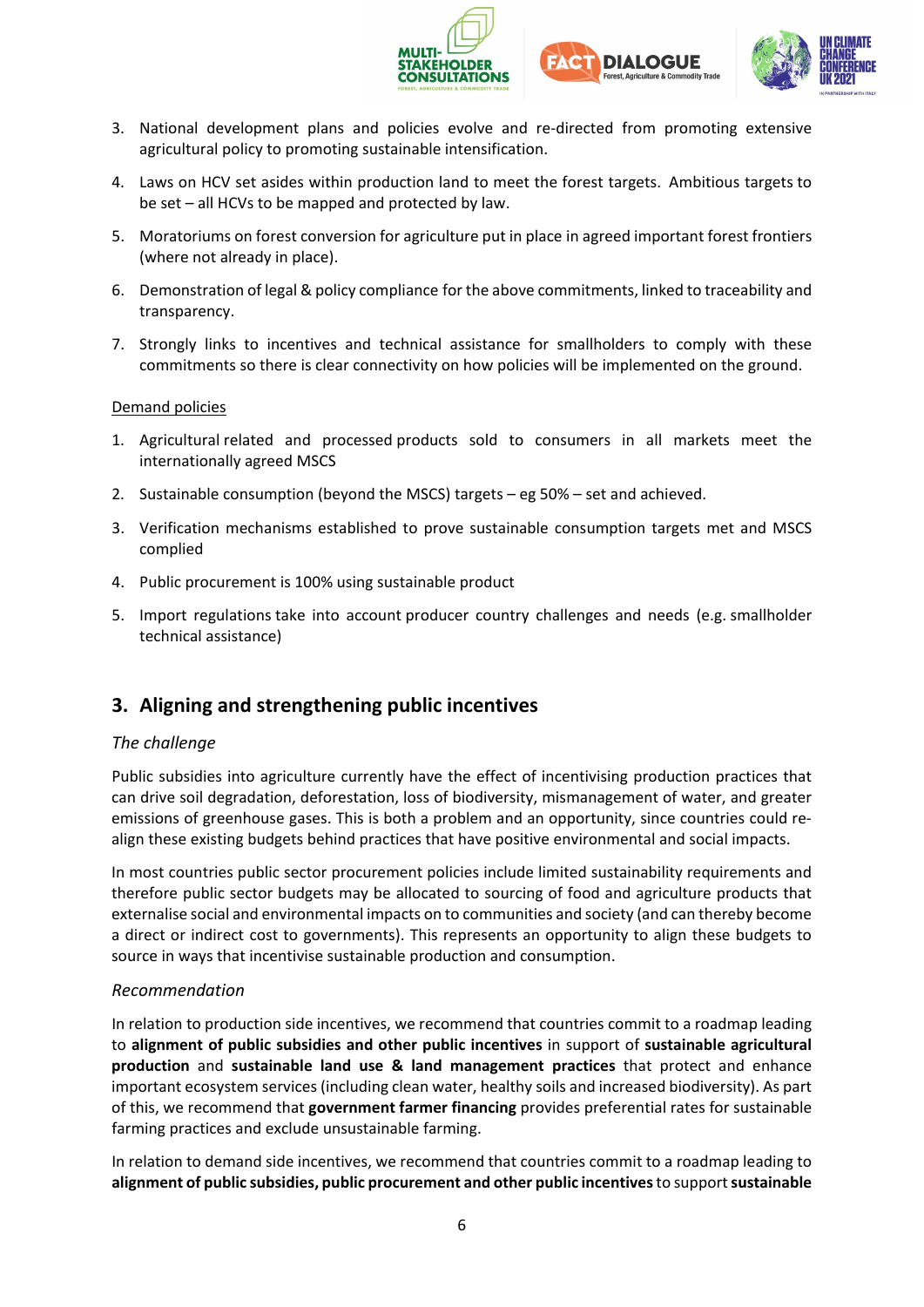





**agricultural consumption**. We recommend that countries commit to a roadmap towards strengthening **sustainability criteria and incentives within import standards and duties** and **strengthening due diligence requirements for importers** to incentivise increased sustainable agricultural production. At the same time, major importing countries can commit to the **provision of financial and technical support for producers** to transition towards sustainable production and landscape management practices.

#### *Policy measures for consideration*

The following list identifies some of the main policy measures for consideration.

#### Demand incentives

- 1. Tax incentives/breaks on imported sustainable (certified) products that go beyond MSPS
- 2. Incentives for sustainable consumption that go beyond MSCS in domestic and international markets e.g. no VAT paid on certain purchased certified products.
- 3. A reduction of corporate tax for revenues generated from the sale of sustainable sold goods (certified) that go beyond MSCS e.g. tax incentives in local markets for retailers, for e.g. sustainable palm oil sold on shelves.
- 4. Funding and debt forgiveness to countries for reaching MSPS.

#### **Production**

- 1. Re-purpose subsidies, reduce/stop subsidies that incentivize land conversion [identify and give examples] and replace them with incentives to incentivize forest conservation within and around production areas.
- 2. Subsidies for forest conservation within production areas/farms e.g. lower income tax, lower land tax.
- 3. Strong penalties for illegal forested land conversion to agriculture.
- 4. Payments to farmers for conserving forests on farms (carbon, RBP, PES). Payment mechanisms to directly reward the farmers not just governments.
- 5. Government farmer financing with preferential rates linked to deforestation-free better and no low-cost public finance for any farms not compliant with MSPS.

### **4. Mobilising private finance**

#### *The challenge*

Currently, private sector financing of sustainable agricultural production and consumption is massively outweighed by the financing of 'business as usual' practices, where negative environmental and social impacts are externalised on to communities and wider society, creating significant costs to society. Much of the emphasis on financing more sustainable agricultural production and consumption practices has, to date, focused on the creation of niche products for sustainability focused investments. With smart regulation, governments can help to accelerate the shift of mainstream private sector finance into investments that are sustainable.